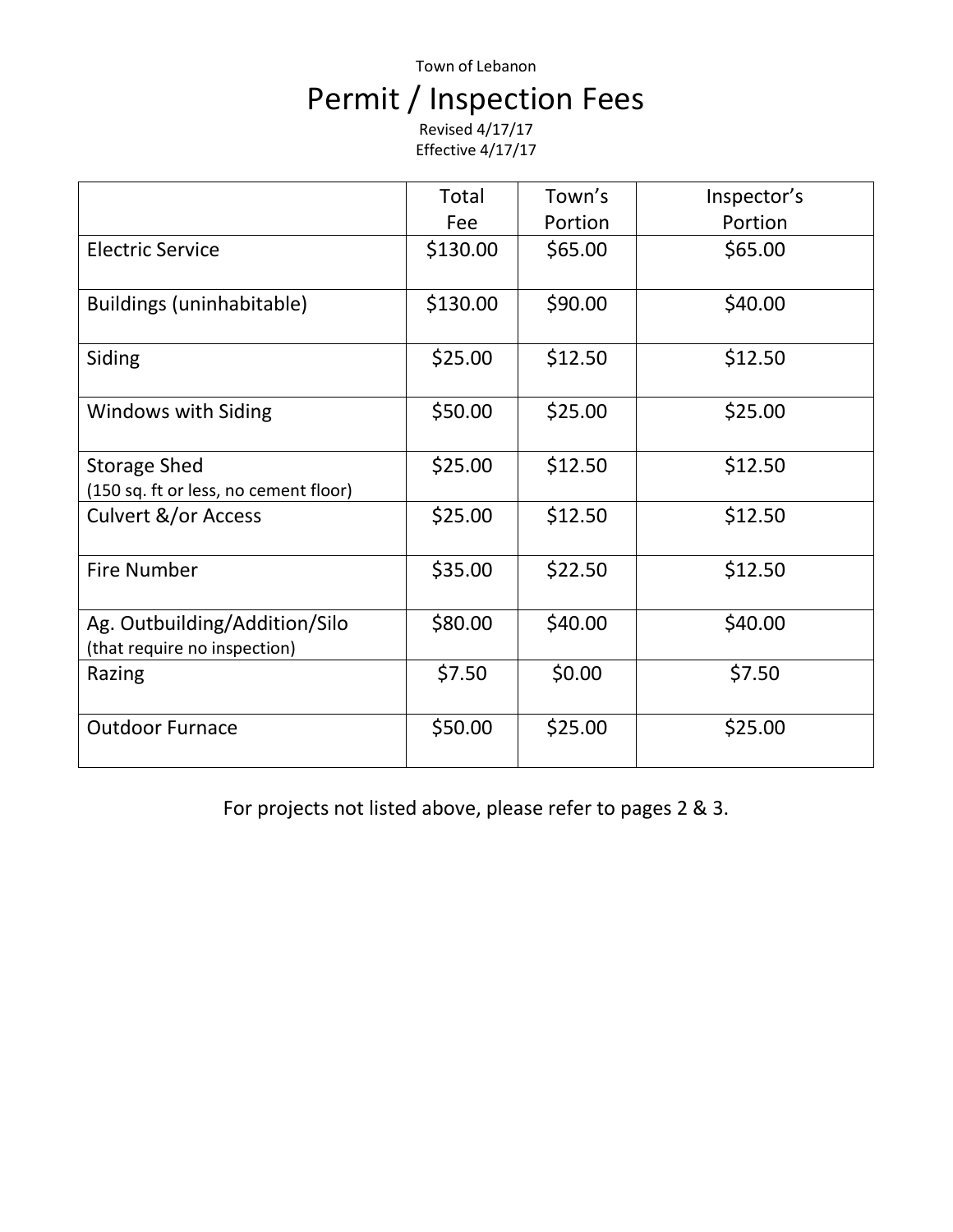**(920) 982-4201 phanlon1955@gmail.com**

### **One & Two Family Dwellings and Accessory Structures**

All fees listed in this section are split as follows: Inspector –  $65\%$  / Town –  $35\%$  + State Stamp fee

**\$320.00 Base Fee** - For new one and two family dwellings up to 800 square feet finished interior area, including finished basements. A finished basement has a finished ceiling. This fee does not include garages, unfinished basements, breezeways, porches or decks. The fee for a duplex dwelling shall be calculated as for a single family dwelling.

#### **Additional Fees:**

**\$.25 / Sq Ft -** any finished area in excess of 800 square feet. **\$.10 / Sq Ft –** unfinished areas including garages, breezeways, porches, decks and unfinished basements. **\$20.00 –** additional inspections in excess of 8 **\$35.00 –** Uniform Dwelling Code Permit Seal (based on current price from Document Sales)

#### **Manufactured Dwellings –**

Manufactured dwellings or manufactured homes on a crawl space (with unbalanced fill) or on a basement, shall be the base fee for any closed-panel manufactured areas and full fee for site built areas.

Manufactured homes using an existing slab or with new slab construction with home installation shall be charged \$200.00, which includes up to 3 inspections.

#### **Other Fees:**

All fees listed in this section are split as follows: Inspector – 75% / Town 25%

| <b>Exterior House Additions:</b>                                          |                    |
|---------------------------------------------------------------------------|--------------------|
| 0-800 Sq. Ft.                                                             | \$375.00           |
| 801+ Sq Ft. (To be reviewed as a dwelling)                                |                    |
| Interior Remodeling \$5000+ With Structural Changes                       | \$300.00           |
| Interior Remodeling \$5000+ Without Structural Changes                    | <b>No Charge</b>   |
| Accessory (ie. Decks, etc)                                                | \$100.00           |
| Window or Siding Replacement With Structural Changes                      | \$50.00            |
| Window or Siding Replacement Without Structural Changes                   | <b>No Charge</b>   |
| Detached garage / Outbuilding - \$.05 Sq Ft                               | \$100.00 (Minimum) |
| Dwellings without plumbing or electrical systems - 2/3 of the normal fee. |                    |

**Permits shall expire 1 year from the date they are issued. Renewal fee shall be 25% of the original permit.**

**NOTE: Permits listed as No Charge will require the owner to report the work to the Town Clerk prior to starting.**